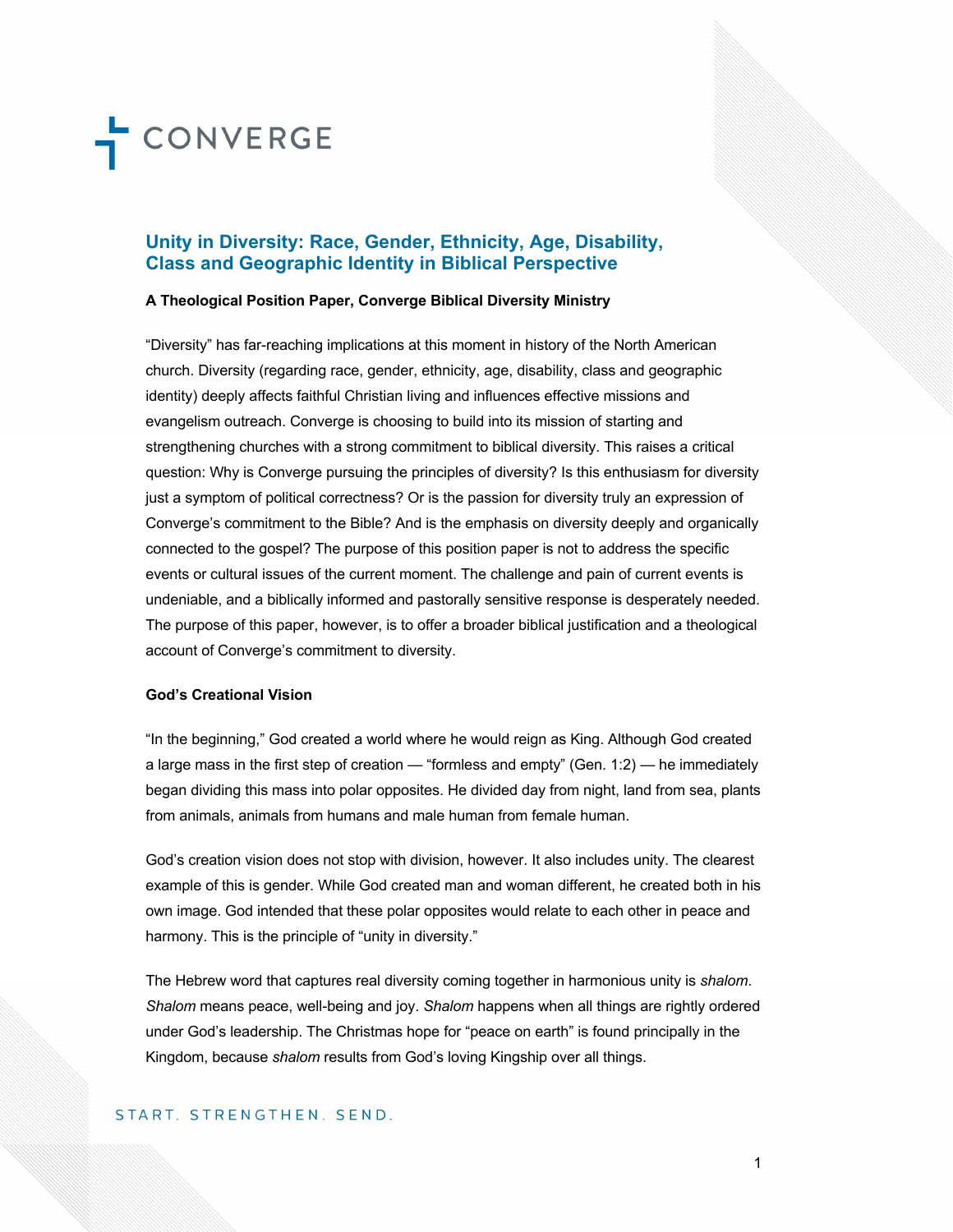The principle of "unity in diversity" mirrors the inner life of the Triune God. God's creational vision (a world that is incredibly diverse yet unified in peace-filled relationships) actually reflects the Trinity. The Triune God is diverse (three persons), but unified (one God). The highest earthly expression of "unity in diversity" is biblical marriage (see Eph. 5:21-35). Marriage is beautiful diversity — man and woman — joined in compelling unity — "one flesh" (Gen. 2:24).

### **Dangers of the Contemporary Ideological Approach**

Some are concerned that all interest in diversity comes from "political correctness." It is important to see, however, that the biblical approach to diversity will differ from a secular, ideological or political approach.

So what is an ideological approach? In general, an ideology is a set of beliefs, often in the political arena. Often people hold their "ideology" with a loyalty that does not allow for counterevidence. So, in their minds, an ideology is "unfalsifiable" — advocates hold their view no matter what evidence may say. When a position is held ideologically, "our cause" cannot be questioned. The "rightness of our cause" reigns supreme and takes precedence over truth, justice, mercy and love.

Often, in political correctness, group identity is paramount. Group loyalty is the highest good. Each group gains its sense of well-being and maintains its identity as a group by pitting itself over or against another group. Tribal loyalties determine a person's values, attitudes, political loyalties, behaviors and lifestyle. One lives out the idea that "my identity community is ultimate for me."

Because ideological commitments are held regardless of reasoned arguments, they encourage groups to fight against each other. Instead of discussing their views based on a common set of evidence, ideologues compete for power and attention. So ideological approaches tend to degenerate into battles between interest groups. Each group tries to gain political power and economic advantage over other groups. Political correctness encourages people to fight for their group, rather than seek the common good.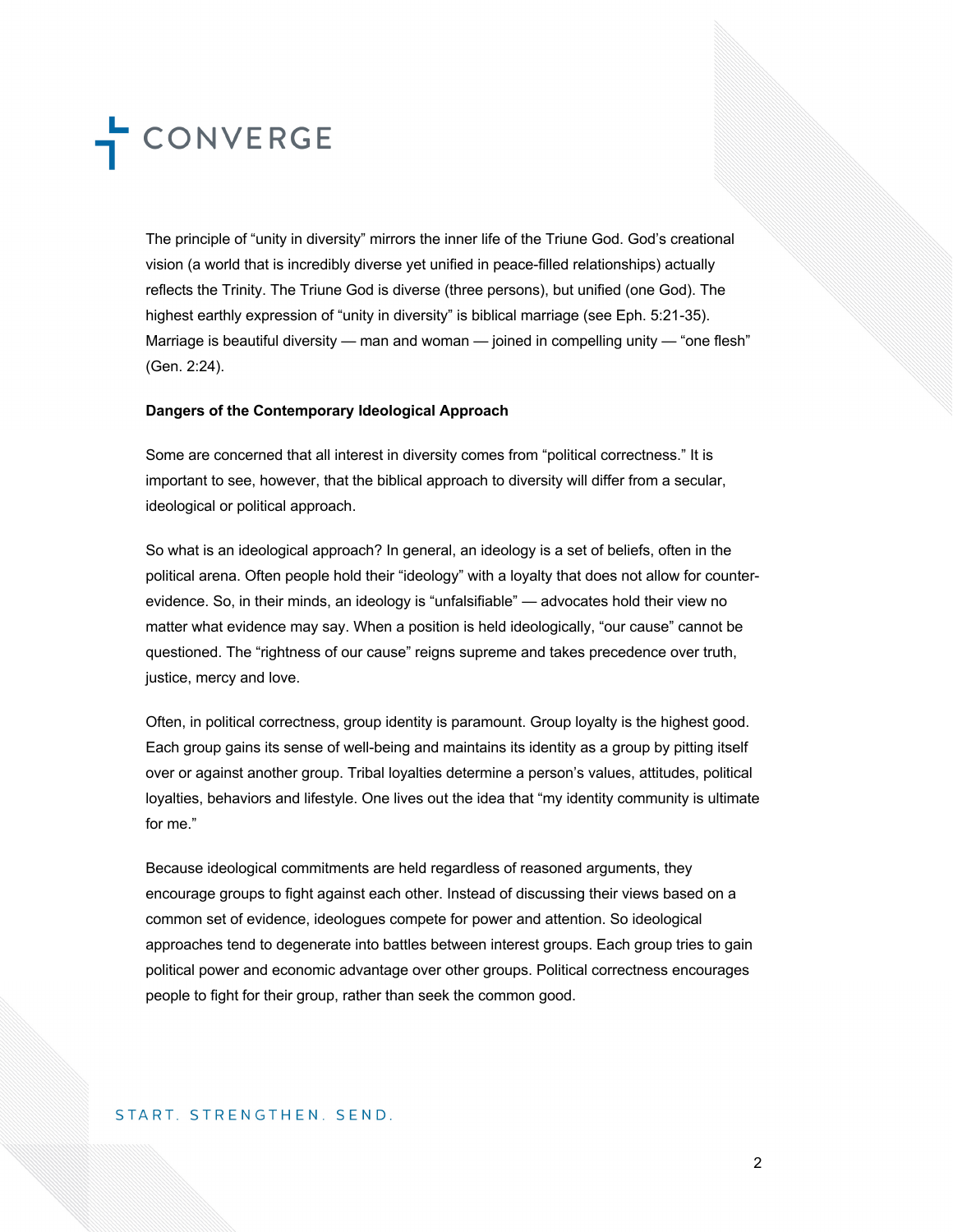From a Christian theological perspective, obviously, this ideological approach is deeply flawed. First, an ideological approach connects one's very identity with a human diversity characteristic. It divides the world into "haves" and "have nots." Whole communities define themselves in these polarities, so they are not motivated to bring black and white into unity. For this reason, it cannot create a vision for unity. To seek unity is to betray one's tribe (whether white or black).

Second, from a biblical point of view, connecting a person's deepest identity with a human diversity characteristic is problematic. If one's ultimate loyalty is to a humanly defined group, then that person's ultimate loyalty can never be to Jesus. For Christians, saying that a person's deepest identity is a human group membership rather than identity in Christ, is idolatrous.

A theology of diversity can have nothing in common with an ideological approach to diversity. God created a beautiful diversity of opposites, and he intends the opposites to relate to each other harmoniously. And wherever this unity in diversity is lived out under God's loving leadership, *shalom* is present. But *shalom* is the very opposite of the conflict between groups that political correctness fosters. A biblical approach to commonly identified diversity categories such as race, class or gender does recognize the full weight of difference. It does *not* seek to blend one group into another. (For example, God created men and women truly different.) A biblical approach also deals honestly with the injustice caused by friction between groups in a fallen world. And it holds up a vision for healthy, respectful, well-ordered relationships between diverse groups. (In the example of marriage, God intended that men and women relate positively in love.)

#### **Toward a Biblical Approach**

But the biblical approach is completely unlike political approaches. Political approaches seek to create conflict and competition for power and resources. These approaches encourage different groups to seek power so they can compete with each other, gain leverage over each other and defeat each other.

By contrast, the biblical approach develops a model of reciprocal equality and loving justice. It recognizes that every person and each community gains their identity from God. Each person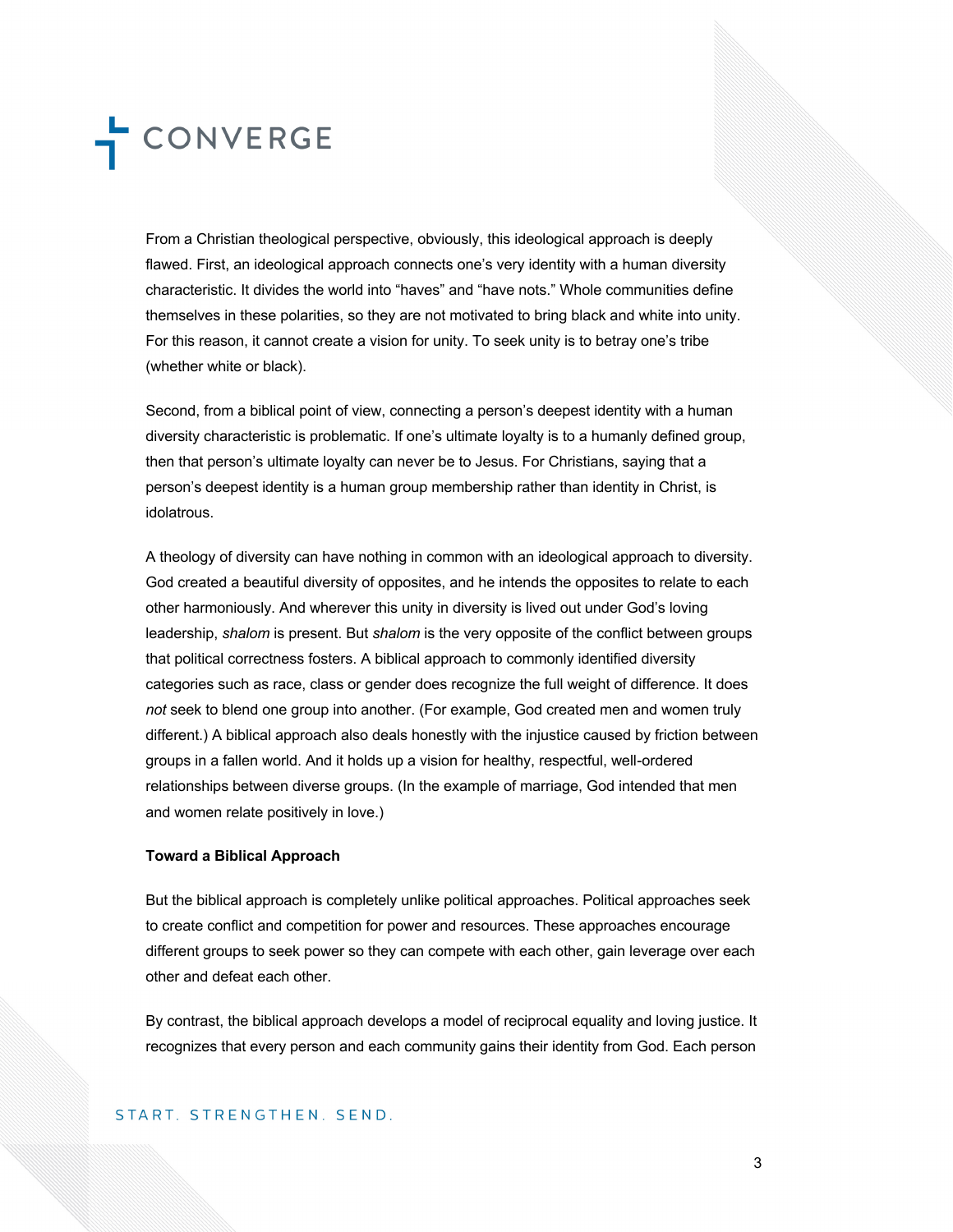and every community stands under the sovereign Lordship of Christ. By seeking the *shalom*  that God intended, a biblical approach not only recognizes true differences and their very real consequences, but it also seeks out genuine relationship and mutuality.

### **The Curse of Sin**

Rebellion against God disrupted the *shalom* of God's creation. Clearly, Adam and Eve's choice to disobey destroyed their intimacy with God (Gen. 3:7). No longer did our first parents walk with God in the cool of the evening (Gen. 3:8). And they both suffered when the curse of sin infected important activities — for Adam, tilling the land, and for Eve, giving birth (Gen. 3:16-19).

But the implications of the curse of sin go much further. Not only did Adam and Eve become individually separated from God and experience hardship in their lives, but soon sin touched Cain and Abel as one brother murdered another.

Eventually, every part of the created world became cursed as the impact of sin rippled out in widening circles, and God's whole creation became subject to futility. And this refers not simply to the physical universe, but to the social and cultural universes as well. At a low point it is said that "every thought of every person is only evil all the time" (Gen. 6:5). Soon, God despaired and prepared a flood to stop the onslaught of evil.

The curse infected the diversity of God's world. The impact of sin on the dynamics within and between different peoples and societies was profoundly important. In the Babel story, it becomes clear that the nations, the *ethne*, cannot live in *shalom*. Instead, they are driven away from each other. At every level — intrapersonal, interpersonal, intercultural — *shalom* is broken.

Today, the insights of various areas of empirical study shed light on the theological reality that human societies live under the curse. Significant research shows how diverse groups in many cultures experience life very differently. Some groups experience advantage; other groups experience disadvantage. For example, in the U.S. today, the likelihood of jail time for the same offense differs dramatically depending on the defendant's skin color. In Africa, access to well- paying employment differs markedly depending on tribal membership.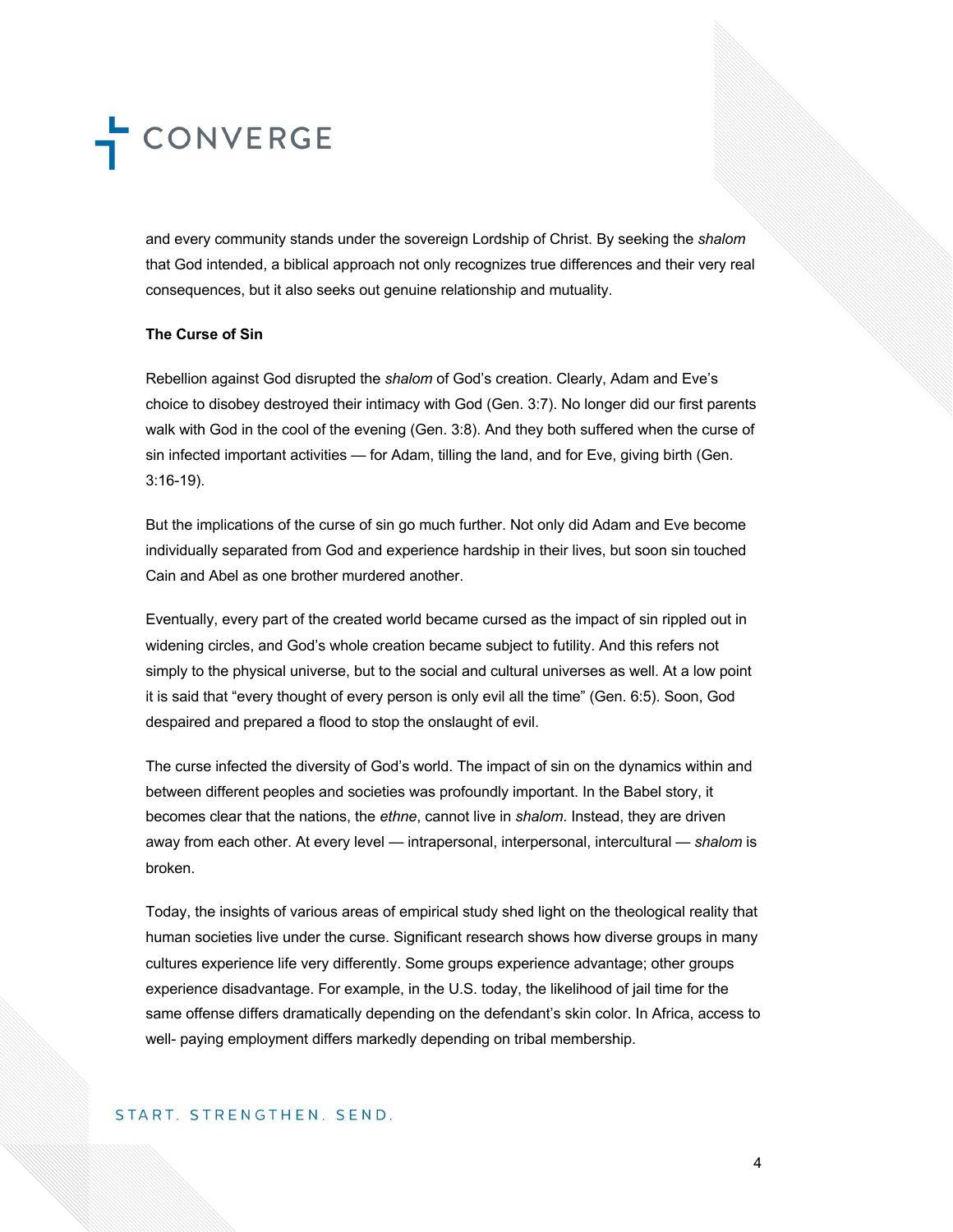The prophets emphatically announce God's judgment on Israel's upper class for treating the poor with contempt. Without a commitment to God's standards of justice and mercy, sinful humans tend to seek advantage over others, to treat others unjustly and to oppress others whenever they can accumulate enough power to do so.

Empirical research also shows remarkable ways people tend to give preferential treatment to "their own kind." Social psychology speaks, for example, about "ingroup" and "outgroup" behavior. When observing members in their own group doing wrong behaviors, many people excuse the person and blame circumstances. But when they see those in other groups doing exactly the same behaviors, they blame the character of those persons.

Historically, many Christians have disrupted these common sinful patterns. And yet many other Christians have become captive to sinful cultural ways. Christians often failed to live up to their highest ideals regarding diversity categories. The most horrific example in American history is the condoning of race-based slavery. Certainly, abolitionists opposed slavery very specifically because of their faith in Christ. And yet for every abolitionist, a self-proclaimed Christian owned slaves.

Today, a wealth of evidence indicates that how a person, family or community experiences life is greatly affected by their relationship to different diversity categories. This is an outworking of the impact of the curse on human society. Current issues of race and ethnicity have very different impacts on different members of the Converge family. In America, this means that members of some groups naturally have greater access to property, employment, education or political influence. And these differences have important effects as people consider whether to trust in Christ or worship in our churches. The question of how the church responds to the inequities related to diversity is important for ministry. While, in faithfulness to the Scripture, churches have often been compelled to take stands that were very unpopular with the broader public, the church's insensitive and sometimes uninformed response to diversity issues, especially to issues of race and ethnicity, directly and unnecessarily negatively affect the willingness of people who are far from God to choose to follow Jesus.

As in America, Christians around the world have succumbed to injustice driven by diversity factors. Christians, some in ignorance and others in obstinance, have condoned government corruption, ineffective legal systems, a lack of respect for property rights and tribal or ethnic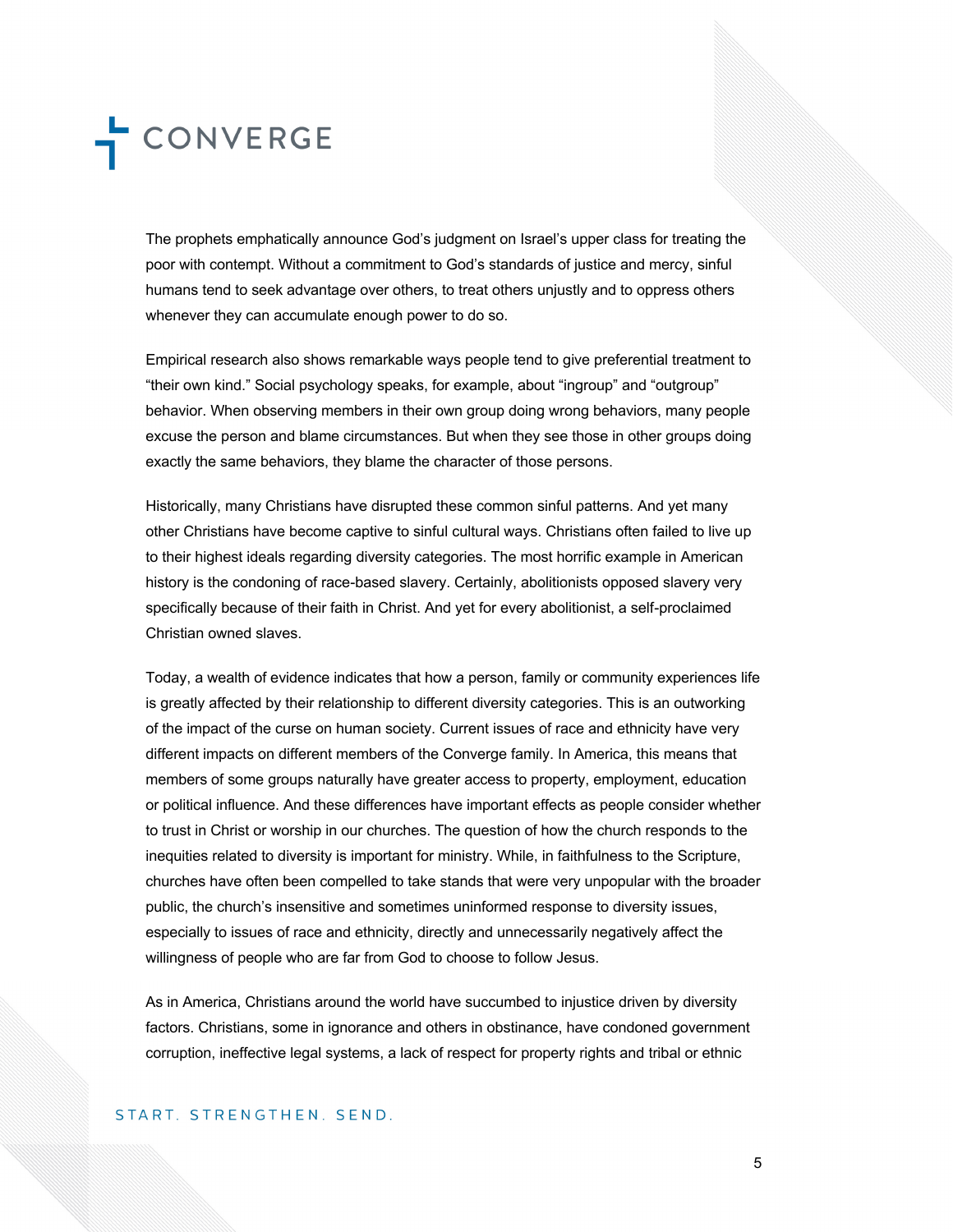conflict. These conditions condemn some groups to a marginal existence at best, while other groups enjoy long-term advantages. Injustice due to class, race, ethnicity, age, disability or gender is rampant in our nation and world. And this creates significant pastoral and social challenges.

In sum, in every society around the world, some groups have advantages and other groups suffer disadvantages. The rich have power over the poor. Men exercise control over women. The skillful take advantage of the disabled. Everywhere, there is injustice and oppression, whether great or small. These are all examples of sin disrupting the beautiful *shalom* God created. Where all things were once in proper relationships and well-ordered under God's loving leadership, now all relationships are broken by sin and marred by unhealth. Spouses, families, tribes and whole cultures cannot get along. The implications of sin do include the separation of individual persons from God. This separation from God spills over into every other area of human interaction. And it spreads out even into the disruption of the physical universe. The impact of the curse of sin is complete.

#### **The Promise and Fulfillment of Reconciliation**

God called Abram and promised to bless him (Gen. 12:1-3). In one sense, this was unremarkable for that time in history. Many tribes in Abram's time believed their gods wanted to bless them. But then God promised that through Abram, he would also bless all the peoples — all the *ethne* — of the world. This is remarkable. It has to be revelation. No one in Abram's time thought this way.

God intended, through Abram and Abram's seed, to reverse the total effects of the curse. Of course, God purposed to rescue individual sinners and to reconcile them to himself. This is central to the gospel. But then God also determined that through the plan he instituted with Abram, he would also address the other effects of sin. He would bring healing within families, restoration between classes and peace among societies. And he would even overturn the physical effects of sin on the earth itself (Rom. 8:22).

How this reconciliation of all things under Christ will occur is a great mystery (Eph. 1:9). But clearly, God's wider purpose in Christ is to "bring all things in heaven and on earth together under one head, even Christ" (Eph. 1:10). God's plan of redemption clearly includes the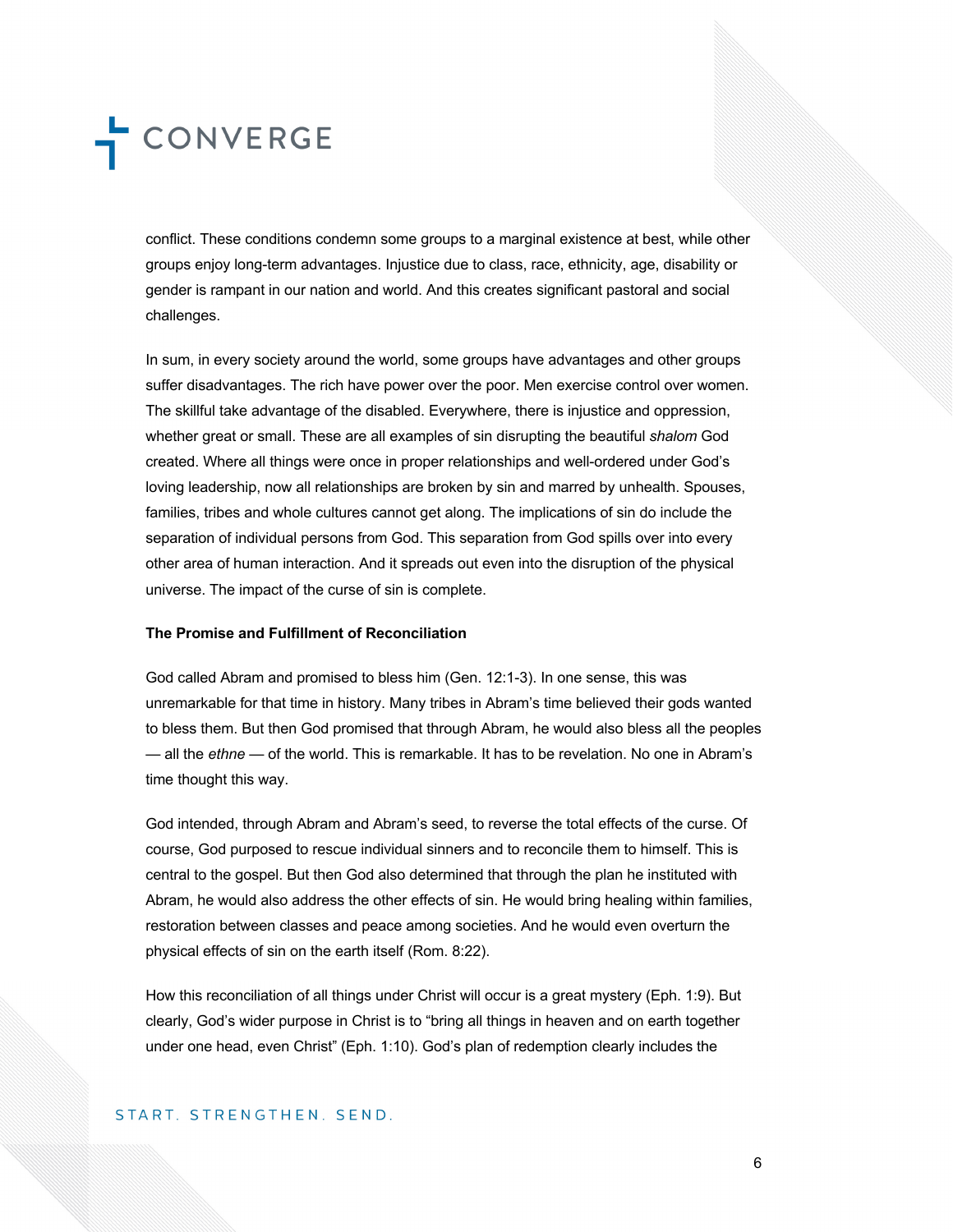salvation of those individuals who trust in Christ (Eph. 1:11-14). But God's plan includes the restoration of other things, too. "All things," not just in heaven but on earth as well, are included somehow. This is the full blossom of God's reign, the Kingdom of God (Eph. 1:10).

To be clear, when Paul says God will bring "all things" under Christ's authority, he is not teaching universalism (the idea that all persons are eventually saved). In bringing everything in heaven and on earth into his redemptive plan, God clearly places Christ in a position of authority over the defeated forces of evil. Christ is seated at God's right hand, "far above all rule and authority, power and dominion" (Eph. 1:21). In this culmination of God's plan, *shalom*  is restored, and those who insist on fighting against God are banished. God reigns through Christ. Those who exercise repentance and faith in Christ join his Kingdom. Evil and the Evil One are vanquished. And all things are properly ordered under Christ as they should be.

Paul describes God's plan to restore the *shalom* of all things. He first clearly teaches that all who trust in Christ receive salvation "by grace through faith" (Eph. 2:8, 9). This is core to the plan. He then goes on to describe another aspect of God's plan. God declares that a central part of his restoration purpose is to "create in himself one new humanity out of the two, thus making peace" (Eph. 2:15, NIV). The ESV says God will "create in him one new man in place of the two, so making peace" (Eph. 2:15, ESV). Clearly, Paul is not saying God will create new individual human persons. For the "New Humanity" or "New Man" is created "in place of the two," and "the two" are people groups, Jew and Gentile. Paul is teaching that God is creating a unified body of humans, a "New Humanity." This unified body (Eph. 2:16) is the church, the body of those unified in Christ.

Significantly, Paul speaks specifically of the formation of this body as a reconciliation between two different ethnic groups, Jew and Gentile. Formerly, humanity was divided into circumcised and uncircumcised. The uncircumcised were excluded from citizenship in the Kingdom (Eph. 1:12) and did not enjoy access to the benefits of God's promises. Through the blood of Christ, however, those who were formerly "far away" have now "come near" (Eph. 1:13). That is, through the redemptive work of Christ, not only were the sins of individuals nailed to the cross, but the barrier between ethnic groups — the "dividing wall of hostility" — was destroyed as well. Through the cross, individuals are reconciled to God and groups are reconciled to each other. Two groups, each composed of saved individuals, become one people (Eph. 1:14).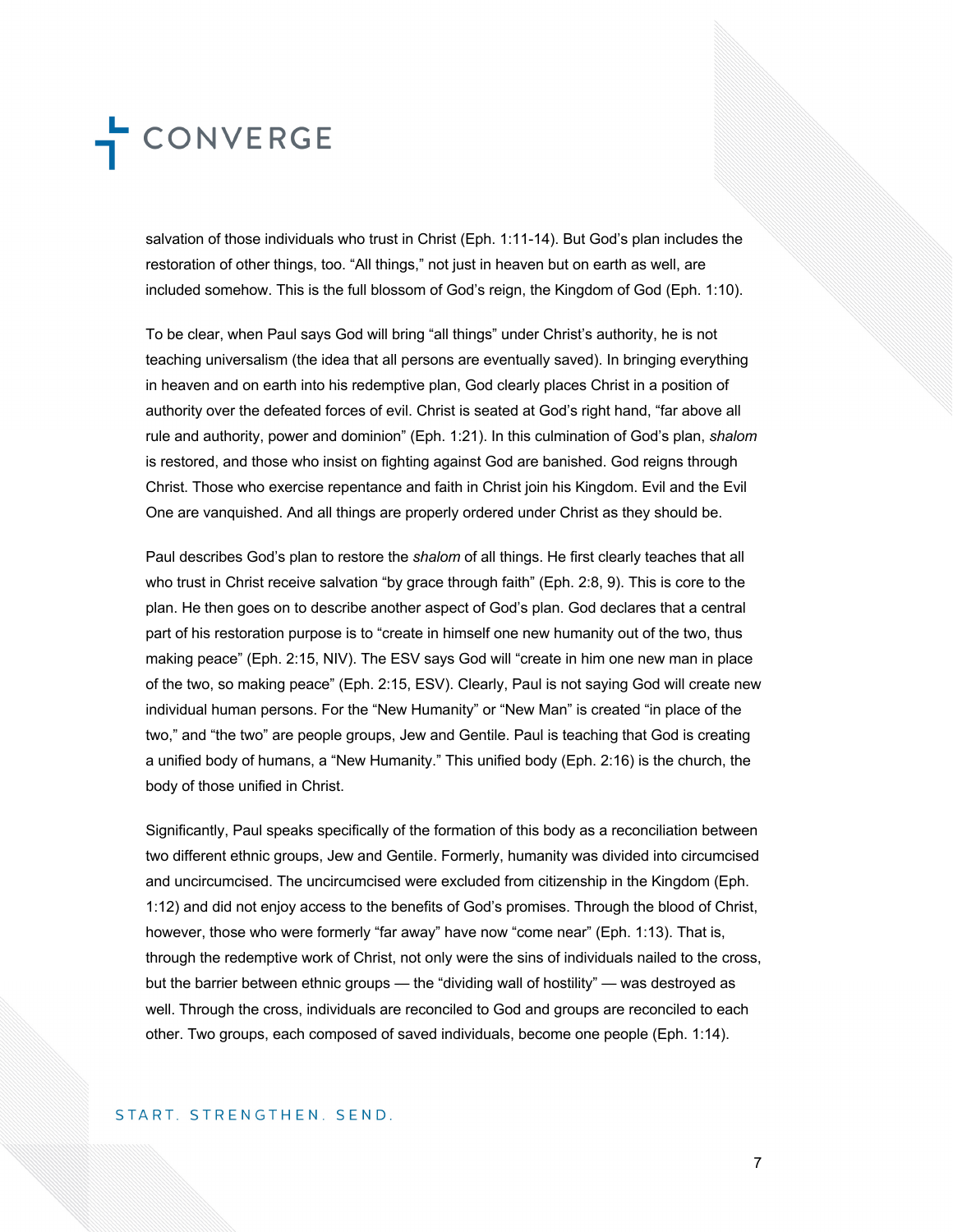The theological application of this concept of the church as the New Humanity extends past the relationship between Jews and Gentiles. The principle is that dividing walls of hostility of whatever sort are overcome in one body. But the division of Jews and Gentiles is an ethnic and racial divide, and so, by application, the healing of other racial and ethnic divisions is implied in this principle. But beyond that, another application can be that the divisions of class, which support, for example, the clear rejection of partiality in the love feast (1 Cor 11:17-34), are also overcome. And any other divisions caused by diversity among people are challenged by the vision of becoming one in Christ.

Significantly, Paul clearly uses the label "this gospel" (Eph. 3:7) to refer to this message about the one body. That those of various ethnic groups are "heirs," "members of one body" and "sharers together in the promise" — all of this is achieved by what Paul calls "the gospel" (Eph. 3:6). Jesus came announcing the gospel, the Good News, that by sending the Son, the Father was inaugurating his reign. He was launching the Kingdom of God (Mk. 1:14-15). The coming of Christ and the fulfillment of his mission in crucifixion and resurrection meant that God's work of bringing all things under his reign had begun in a new way. Jesus lived out Kingdom values in how he treated the underprivileged of his day. He ministered to Samaritans. He taught women. And he ate with the poor. Clearly, he was breaking down social barriers practiced in first-century Palestine. Jesus prayed these Kingdom values at the end of his earthly mission, famously asking the Father that "all of them may be one, Father, just as you are in me and I am in you" (Jn. 17:21). This prayer will find its fulfillment when the unified body of Christ, from "every tribe and tongue," gathers to worship the Lamb in the next life.

In sum, the Good News is this: Through the Kingdom of God inaugurated in Jesus, the impacts of the curse — including the sin and alienation of individuals from God as well as the divisions and hostilities among people groups — will be fully reversed. This great reversal starts when individual sinners receive forgiveness and are restored to God. As these individual sinners are redeemed and formed into one unified body in Christ, they live out the new ethic of love. And this life of the Kingdom, lived before the world, propels the reversal out into corporate human relationships. Empowered by the Spirit, God's work of renewal continues branching out until the entire cosmos comes under the loving leadership of God.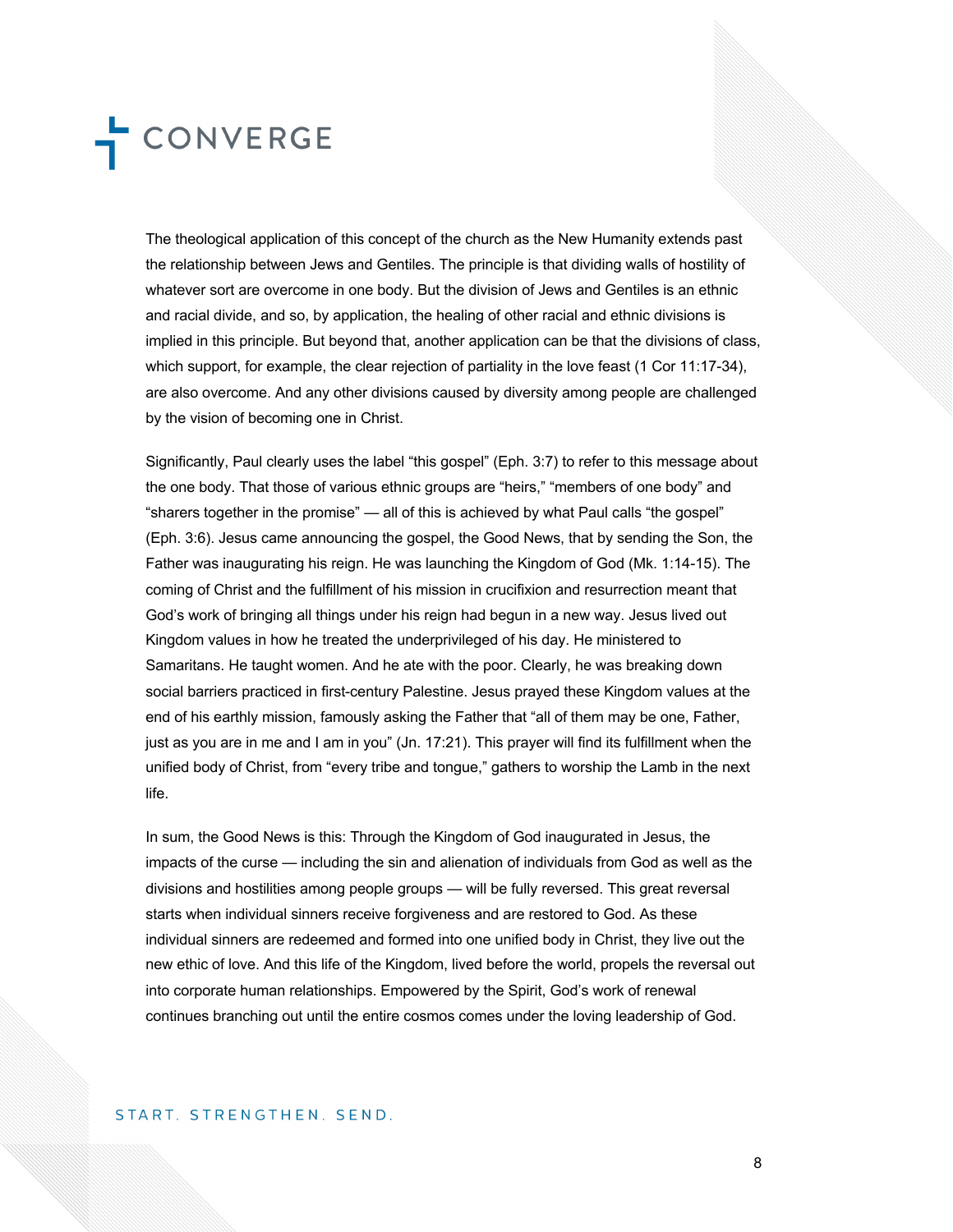#### **Implications for Ethics and Mission**

The implications of this theology for ethics and mission should be clear. Paul urges his readers to "live a life worthy of the calling" (Eph. 4:1). The fact that there is now "one body," "one Spirit," "one hope," "one Lord," "one God and Father of us all" (Eph. 4:4, 5) means we are to "make every effort to keep the unity of the Spirit" (Eph. 4:3). All the moral instruction that follows builds on the unquestionable premise: All believers, regardless of the ethnic or other diversity factors, are part of the one body. Therefore, all must imitate God and live in love (Eph. 5:1, 2). The whole of Christian ethics flows out of the theological affirmation that God is building his Kingdom and expanding his reign of love. This happens as the church lives out Paul's remarkable vision of "being like-minded, having the same love, being one in spirit and of one mind" (Phil. 2:2).

Paul also teaches that the unity of the body directly affects service and mission. In the church, there is unity among people of all backgrounds, but there is also a variety of gifts (Eph. 4:11- 13). Citizens of this Kingdom are challenged to live out their various callings. This includes those who build up the body and those who spread the gospel. When each person does his or her part, the reign of God is extended and the rule of *shalom* made complete. The work of the church in teaching the Bible, discipling believers, evangelizing the lost, serving the needy and caring for the poor is very simply the outworking of the Spirit's grace given to each and every Kingdom citizen (Eph. 4:7).

How does the church in America live out this theological principle in the 21st century? **Clearly, America today is struggling to resolve issues of diversity and to overturn the injustices that flow from them. And this situation creates unprecedented missional opportunity.**  Any organization or movement that can speak a message and live a lifestyle that overcomes the "dividing wall of hostility" in our nation is counter-cultural. It will arouse intense curiosity. God intends the church of Jesus Christ to be the living expression of the work of Christ in breaking down the "dividing wall of hostility." And if the church — if the Converge movement — can live out God's purpose, it will add fuel to the fire of church planting and strengthening, evangelism and missions. If the church steps up as the living embodiment of a solution to America's crisis of division and injustice, it will create new opportunities to change lives and transform culture.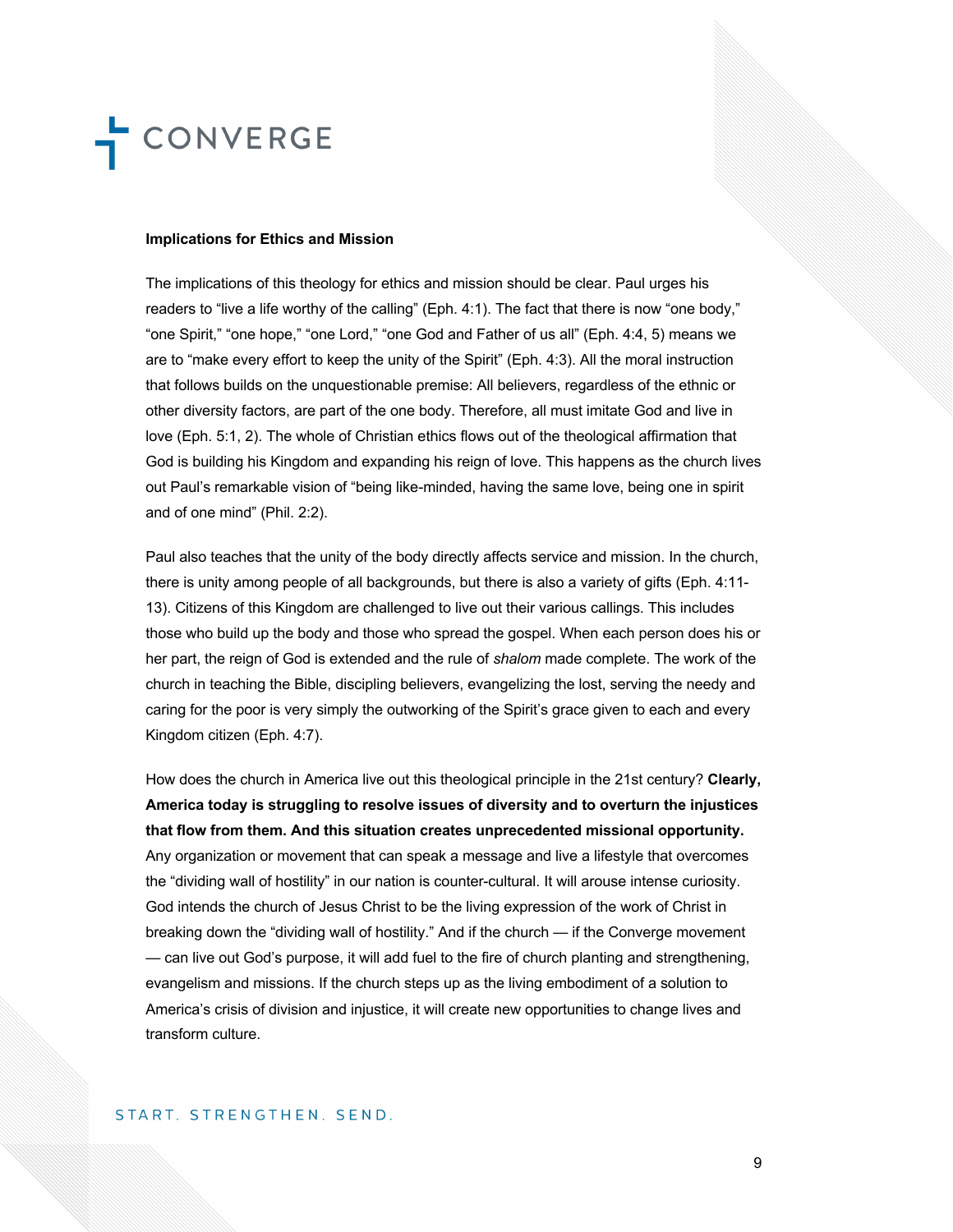In doing this, the church will be doing again what it has done before. The early church garnered the respect of its neighbors in exactly this way. History is full of evidence that when the church lives out God's purpose for unity, it transforms culture. For example, when the plague hit the Greco-Roman world in 165 and 251, one-third of the population died. In the face of the threat, pagan leaders fled. But Christians did what they always did: They stayed and cared for their neighbors. History shows that Christian compassion reduced the death rate by two-thirds among those fortunate enough to be cared for by Christians. Not surprisingly, many people who survived the plague because of Christian care later flocked to the church. Believers' concrete acts of justice and compassion showed that the church is on a mission for *shalom*. Pagans flocked to hear the whole gospel message when they saw that the gospel lived out truly transformed culture. When the church truly lives out its identity as the New Humanity, it can actually create a deflection point that interrupts negative cultural trends and initiates positive social transformation.

In sum, the redemptive plan of God announced to Abram and fulfilled in Christ's death and resurrection is not simply a rescue plan designed to pluck individuals out of an imploding world. It is a cosmic restoration plan. In this plan, the salvation of individuals is part of a bigger agenda that includes creating a new, unified people of God. This body of people will become a "whole building [that] is joined together" and will "rise to become a holy temple in the Lord" (Eph. 2:21). This temple, a body of people in whom a dividing line of hostility is broken down, is the dwelling place of God. Of course, this vision is incomplete. The church now lives in the in- between, the time after the plan is launched and before it's complete, when God is at work through the church to bring all things under Christ.

#### **The Culmination of God's Plan**

The trajectory for the church that Paul lays out so clearly in Ephesians should be clear. God is creating a people for his own name, a body that includes peoples who were formerly divided and are now unified in Christ. This trajectory points toward a completion described in Revelation. John describes a "new heaven and a new earth." The "Holy City, the new Jerusalem" descends from heaven (Rev. 21:1, 2). And now the fellowship of God with humanity is completely restored (Rev. 21:3). And when the church worships its Creator and Redeemer, that worship gloriously unites the voices of "every nation, tribe, people and language" (Rev. 7:9). What the church experiences today is intended to foreshadow that day.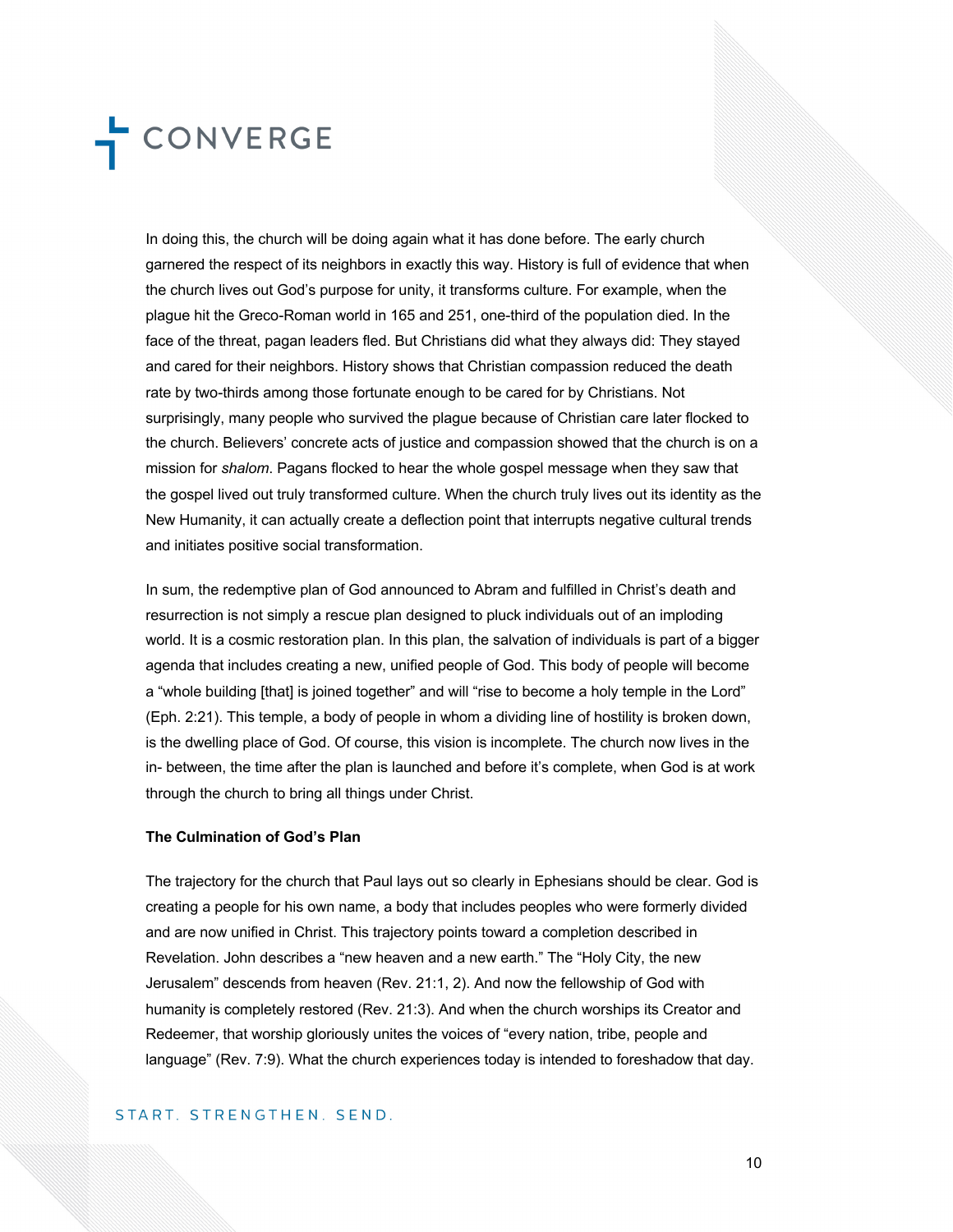#### **The Church Responds Today**

Converge chooses to become a diverse body of believers truly unified in Christ. Identity politics, in which special interest groups compete against each other for political power and economic advantage, is not the impetus for this vision. **This vision for unity in diversity flows from God's plan for the ages.** 

God built "unity in diversity" into the creation. This is pictured quintessentially in Christian marriage, a loving unity of gender opposites. The Evil One, who pits people against each other and against God, sabotages this unity. As God battles the Evil One, he promises blessing not only for the Jews, but for all the peoples of the earth. As Paul teaches, God intends unity in diversity to blossom in the church. This blossoming of unity in Christ, in spite of all kinds of difference, is entirely uncommon in a fallen world. But in the church (not in the fallen world), the dividing wall of hostility between peoples is broken down. Two become one to the glory of the Father's name.

This unity, brought into being by Christ's death and resurrection, has weighty implications for the church's mission. Converge exists to "start and strengthen churches together worldwide." If Converge — its leaders, people, churches and districts — puts "unity in diversity" as a high value and goal in its vision to start and strengthen churches, that will increase its success. First, prioritizing this vision for a truly and obviously unified body as a priority of its work will in itself fulfill a divine purpose. Second, further emphasizing this vision of unity in diversity will lend credibility to its teaching. **A surprising commitment to genuine love of diverse neighbors combined with a counter-cultural strategy of diverse people reaching diverse people can propel God's mission for Converge and bring more people into God's Kingdom.** "Love your neighbor as yourself" *must* lead to diversity.

If this vision of a unified body of diverse peoples unified in Christ's love is compelling, how can it be lived out? What concrete actions might you — the leaders, people, churches and districts of Converge — personally and corporately consider in order to live out this vision?

First, *open yourself to growth*. The purpose of this position paper is to share a bigger vision of God's plan for the church. God isn't just saving individuals and getting them off the planet and into heaven. God is also forming them into a people who will honor his name here. He is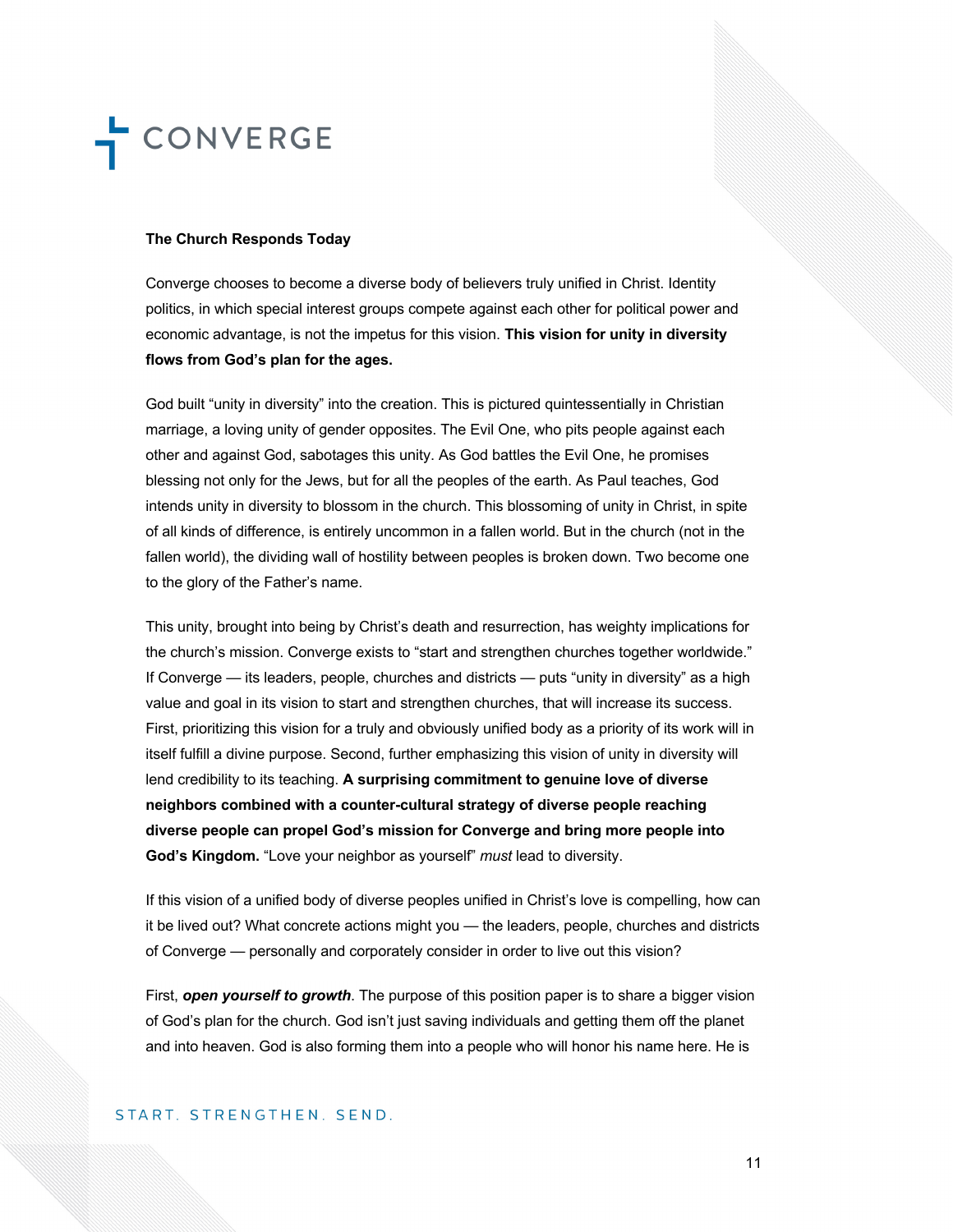creating this unified body of old and young, women and men, black and white, rich and poor, from every corner of the globe, from "every tribe and tongue," to glorify him forever. If you are truly open to God's work in the world, you will open yourself to this vision. And embracing this vision might require more than learning new data. It might require allowing the Spirit to carry you along on a journey of transformational spiritual growth.

Second, *establish new relationships*. A deep relationship with someone who is different than you is transformational. Some believers have no real relationships with people who aren't just like them. And some people seem to assume that a deep relationship between two people requires that these two be very similar. But notice that God's plan for marriage is between a man and a woman — and the two genders are very different! If you believe in biblical marriage, then you already accept that, from God's perspective, real relationship does not require sameness. Embracing a genuine relationship means you'll have skin in the game. After all, *it's easier to ignore the issues of diversity if no one we know is suffering because of them.* So the challenge is to take a step toward a diverse relationship with someone who isn't like you. Admittedly, risking that first step to connect might feel like the young lad asking for a first date. Scary! But the rewards will be great.

Third, *practice empathetic listening*. Deep friends talk about hard topics. True friends don't avoid tough issues and chat only about the weather. Superficial talk gets boring. In fact, if two very different people are to build a deep and meaningful relationship, they have to gain mutual understanding. Let's face it: Given how our culture is evolving, people in different camps today simply don't understand each other. In such a context, the challenge is to listen — carefully, nonjudgmentally, authentically and empathetically. People today try to shout over each other. We might want to take a step back from strongly held views and listen to our friends. This does *not* mean agreeing that everything someone else says is true — your views and their views are both limited and flawed. But imagine what we would experience, imagine how startling and counter-cultural it would be, if we simply listened, without interrupting, to those whose life experience has taught them things we've never learned?

Fourth, *cultivate a humble learning posture*. When people listen, without interrupting, to things that are difficult to hear, they give their friend an enormous gift. It's hard to listen when we might not agree. But this is where learning might happen — if we are humble enough to listen first and speak second. Can we admit upfront that no one of us knows all there is to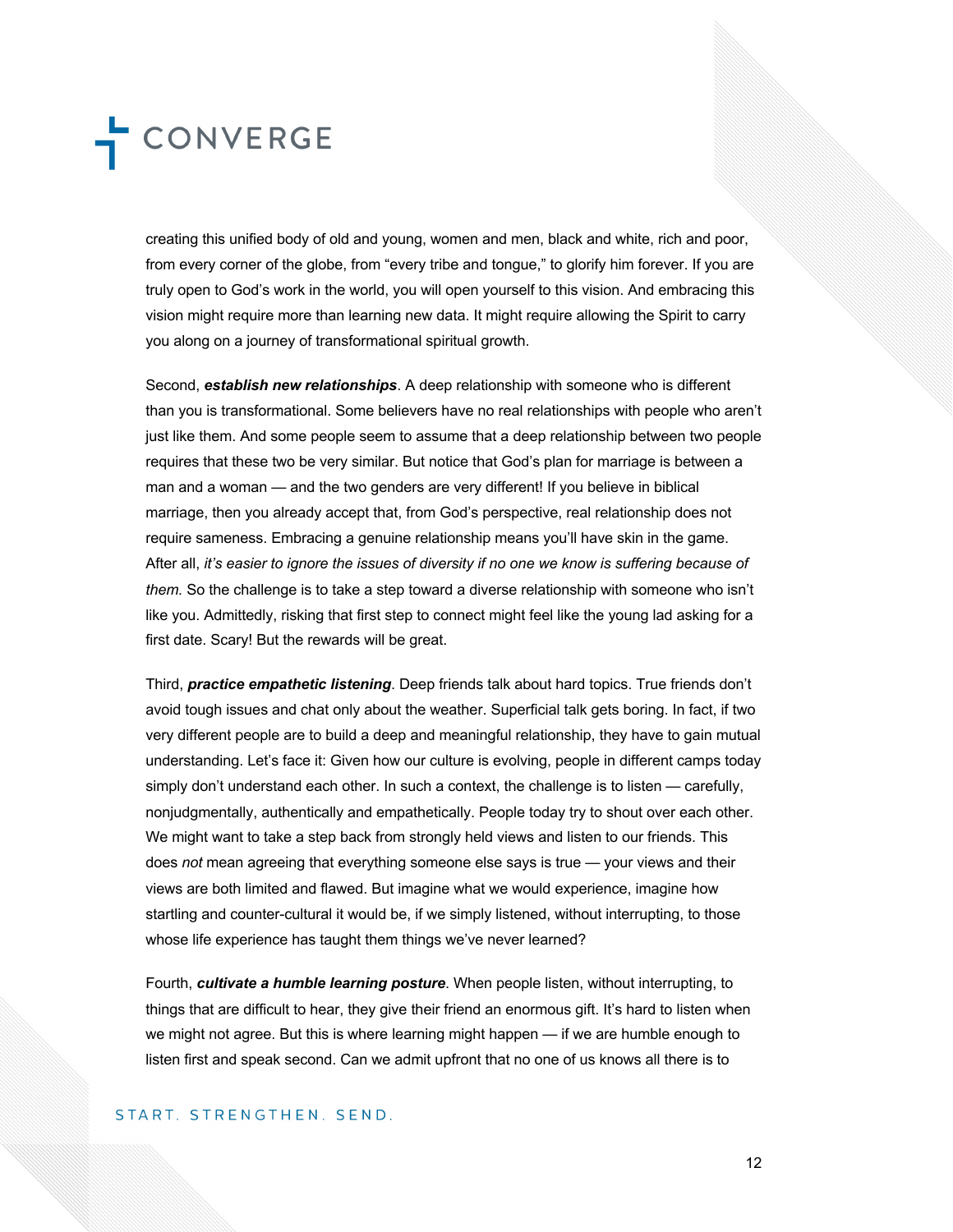know about any subject? This is especially true about a subject as intellectually complicated and emotionally charged as diversity. There's a difference between being *learned* (learning is complete) and being *a learner* (learning is ongoing). It's wise to give yourself permission to learn new things every day. Growth, after all, requires change. And refusing to understand new things is the equivalent of choosing stagnation.

Fifth, *search the Scriptures*. Once we develop a relationship with a friend whose life experience has taught them things we've never considered before, we will want to act like the Bereans. As Paul taught them new things, the Bereans "received the message with great eagerness and examined the Scriptures every day to see if what Paul said was true" (Acts 17:11). New human experiences do *not* add new truth to the Scriptures. But experiences of diversity do enable Scripture *readers* to see things they formerly overlooked. The challenge is to lay aside what we think we know and read the Bible with fresh eyes.

Sixth, *understand the times*. The men of Issachar, it is said, "understood the times and knew what Israel should do" (1 Chron. 12:32). What are our times like? North America is becoming more secular, and the vision of God's *shalom* — all things rightly ordered under God's loving leadership — falls on deaf ears. It's becoming more divided as special interest groups seek their own advantage. It's becoming coarser as people flame others at the slightest pretext. It's becoming narcissistic as people choose their own interests and ignore the common good. It's becoming networked through technology and yet people are lonelier than ever. Our culture experiences more speed, more wealth, more opportunity and more freedom, yet more moral decadence, personal hopelessness, social division and injustice. These are the very opposite of *shalom*. If Converge can offer — through word and deed — a deeply biblical, deeply sane, deeply sacrificial, deeply winsome alternative, just imagine how that might help us fulfill the mission of starting and strengthening churches?

Seventh, *choose to act*. Actions speak louder than words. If Converge people and churches reach across boundaries of diversity in counter-cultural ways, they show that the message of God's love and forgiveness is more than verbiage. What exactly should each person, each church, each district do? That goes beyond what this position paper has addressed. But action— real, sacrificial, counter-cultural, difference-making action—this is what's needed. It's needed in each of the diversity categories of race, gender, ethnicity, age, disability, class and